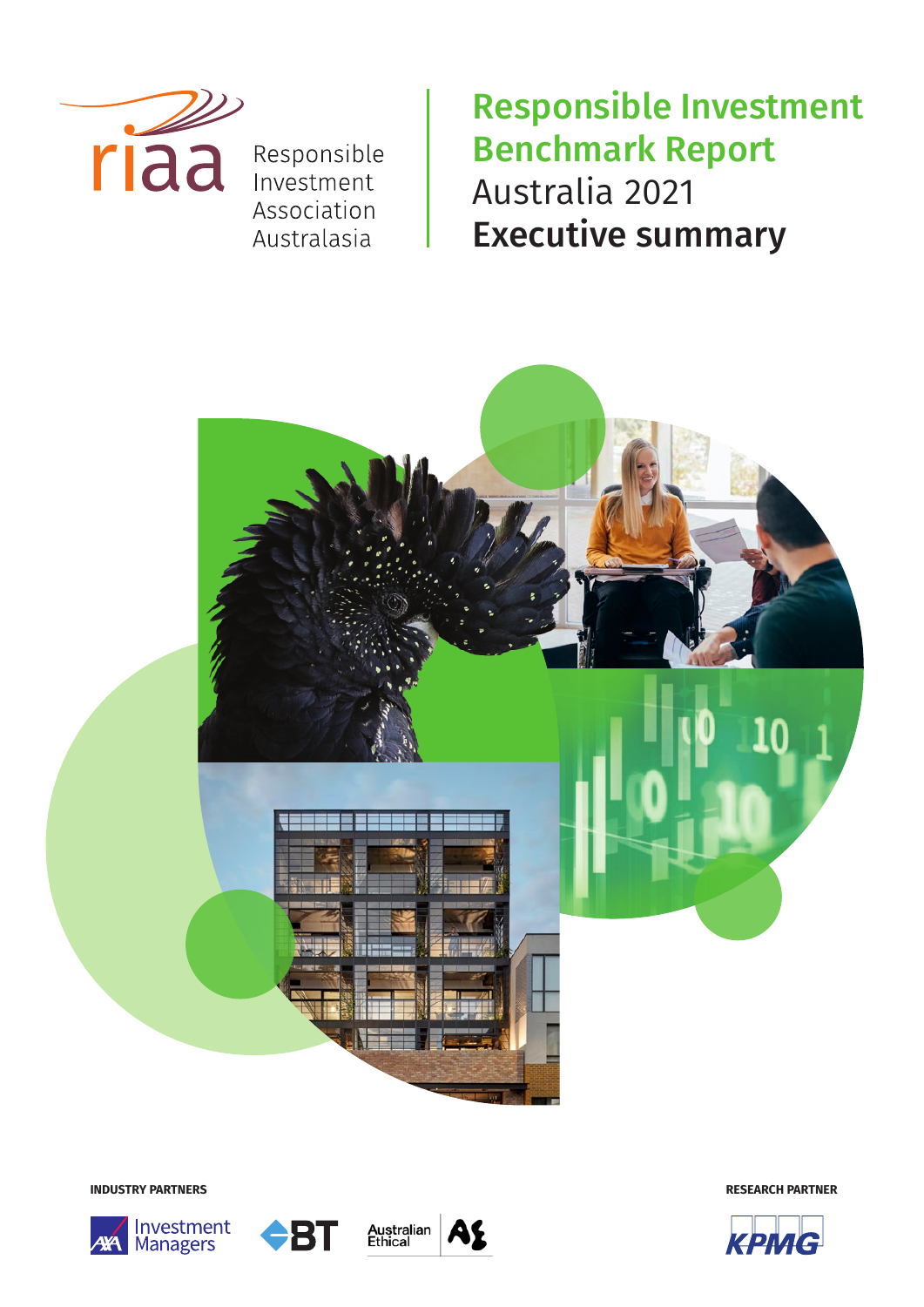# Thank you

# **INDUSTRY PARTNERS**



### **AXA INVESTMENT MANAGERS**

AXA Investment Managers (AXA IM) is a responsible asset manager, actively investing for the long-term to help its clients, its people and the world to prosper. Our high conviction approach enables us to uncover what we believe to be the best global investment opportunities across alternative and traditional asset classes, managing approximately AU\$1.3 trillion in assets as at the end of December 2020.

AXA IM is a leading investor in green, social and sustainable markets, managing AU\$882 billion of ESG-integrated, sustainable and impact assets. We are committed to reaching net zero greenhouse gas emissions by 2050 across all our assets, and integrating ESG principles into our business, from stock selection to our corporate actions and culture. Our goal is to provide clients with a true value responsible investment solution, while driving meaningful change for society and the environment.

AXA IM employs over 2,440 employees around the world, operates out of 27 offices across 20 countries and is part of the AXA Group, a worldwide leader in insurance and asset management.



# **BT**

BT is a leading provider of wealth services in Australia with a proud track record in sustainability. We have been a signatory to the Principles for Responsible Investment since 2007 and RIAA member since 2000.

BT provides wealth management services to Australians including investment, superannuation and retirement income products and investment platforms. We focus on how we can help our customers and, in doing so, make a sustainable difference through our industry to achieve better environmental, social and economic outcomes.

BT believes that sustainable investment is intrinsic to the provision of long-term value for our customers and are pleased to continue our sponsorship of RIAA's annual Benchmark Report.



#### **AUSTRALIAN ETHICAL**

Australian Ethical is Australia's leading ethical investment manager. Since 1986, Australian Ethical has provided investors with wealth management products that align with their values and deliver strong returns. Investments are guided by the Australian Ethical Charter which shapes our ethical approach and underpins our culture and vision.

Australian Ethical has over \$6 billion in funds under management across managed funds and superannuation – as at 30 June 2021.

Go to [www.australianethical.com.au](http://www.australianethical.com.au) for more information.

### **SURVEY RESPONDENTS**

RIAA is extremely grateful to the 59 Australian and international investment managers that responded to the survey. They are listed in Appendix 5.

# **DATA SUPPORT**

# **MORNINGSTAR**

## **MORNINGSTAR**

Morningstar Australasia is a subsidiary of Morningstar, Inc., a global leading provider of independent investment research. We offer an extensive line of products and services for individual investors, financial advisers, asset managers, retirement plan providers and sponsors, and institutional investors in the private capital markets.

Morningstar provides data and research insights on a wide range of investment offerings, including managed investment products, publicly listed companies, private capital markets and real-time global market data.

In July 2020, Morningstar Inc. acquired Sustainalytics, a globally recognised leader in environmental, social and governance (ESG) ratings and research. In December 2019, Morningstar Australasia Pty Limited acquired AdviserLogic, a cloud-based, financial planning software platform for financial advisers in Australia.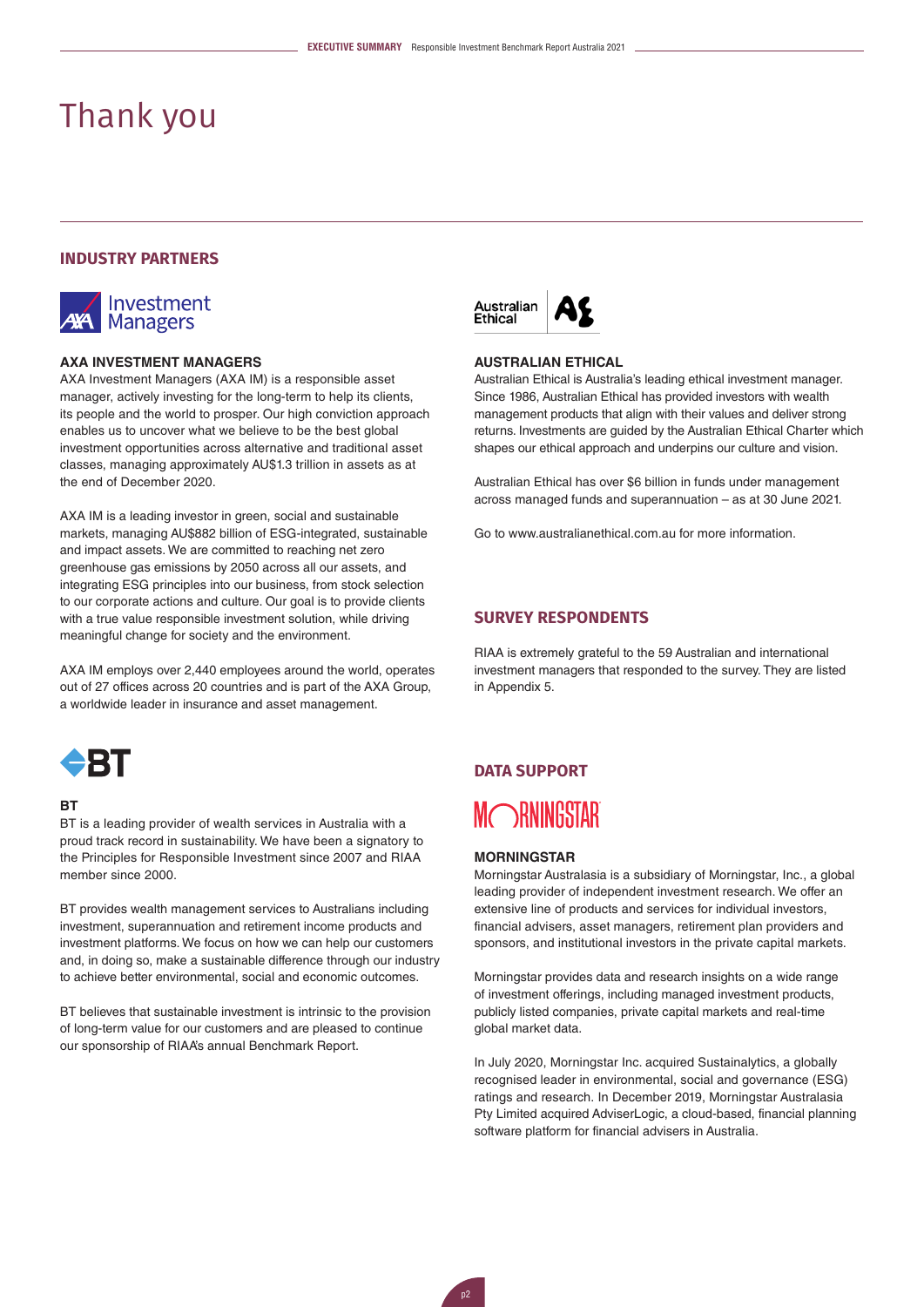# About this report

This is the 20th annual *Responsible Investment Benchmark Report* prepared by the Responsible Investment Association Australasia (RIAA). The report details the size, growth, depth and performance of the Australian responsible investment market from 1 January 2020 to 31 December 2020 and compares these results with the broader Australian financial market. To allow Australia's responsible investment market to be compared to other regions, the classification of responsible investment practices used in this report is based on the seven approaches for responsible investment used by the Global Sustainable Investment Alliance (GSIA).

Of the 198 investment managers in the Research Universe, 59 provided survey responses. Most survey respondents (48) were investment managers and 11 were asset owners. Asset owners were only included if they directly manage investments. KPMG conducted desktop research for the 139 entities that did not complete the survey, using publicly available information.

Throughout this report, a distinction is made between:

- the full investment management market comprised of all investment managers with operations in Australia;
- **Total Managed Funds** (as defined by the Australian Bureau of Statistics); and
- **Responsible Investment AUM** (representing the assets under management covered by at least one responsible investment approach of Responsible Investment Leaders).

A distinction is also made between different entities in this report, namely:

- the **Research Universe**, comprised of the 198 investment managers that have self-declared as practising responsible investment; and
- the **Responsible Investment Leaders**, representing 54 entities assessed by RIAA as applying a leading approach to responsible investment.

This project was led by Nicolette Boele, Zsuzsa Banhalmi-Zakar, Mark Spicer, Samantha Bayes, Elyse Vaughan and Louise Jacobsson. RIAA commissioned KPMG to undertake the data collection and analysis for this report. KPMG also provided the platform for the online survey. Data is compiled from primary research (survey data) and secondary research on publicly available data. The report production was managed by Katie Braid, with editing by Melanie Scaife and design by Loupe Studio.



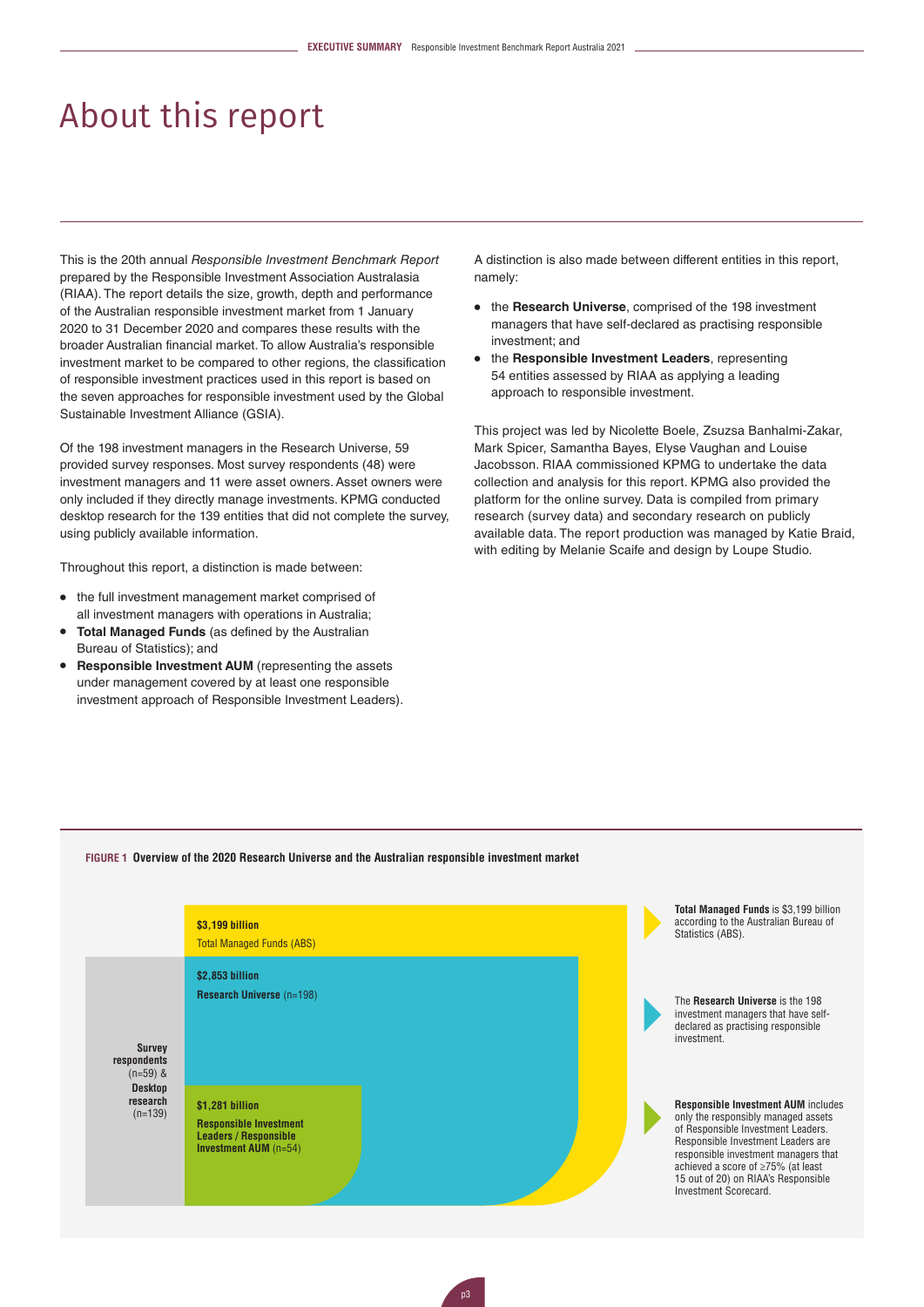# **ABOUT THE RESPONSIBLE INVESTMENT ASSOCIATION AUSTRALASIA**

RIAA champions responsible investing and a sustainable financial system in Australia and New Zealand and is dedicated to ensuring capital is aligned with achieving a healthy society, environment and economy.

With over 400 members managing more than \$9 trillion in assets globally, RIAA is the largest and most active network of people and organisations engaged in responsible, ethical and impact investing across Australia and New Zealand. Our membership includes super funds, fund managers, banks, consultants, researchers, brokers, impact investors, property managers, trusts, foundations, faith-based groups, financial advisers and individuals.

RIAA achieves its mission through:

- providing a strong voice for responsible investors in the region, including influencing policy and regulation to support long-term responsible investment and sustainable capital markets;
- delivering tools for investors and consumers to better understand and navigate towards responsible investment products and advice, including running the world's first and longest-running fund Certification Program, and the online consumer tool Responsible Returns;
- supporting continuous improvement in responsible investment practice among members and the broader industry through education, benchmarking and promotion of best practice and innovation;
- acting as a hub for our members, the broader industry and stakeholders to build capacity, knowledge and collective impact; and
- being a trusted source of information about responsible investment.

# **ABOUT KPMG**

KPMG has one of the largest dedicated sustainability teams in Australia that works with investment managers, asset owners and private equity to develop environmental, social and governance (ESG) strategy, performance and reporting.

KPMG understands that a clear focus on ESG issues is required to support organisations in identifying risks and opportunities that may have significant implications to value creation and portfolio performance. There is a growing opportunity for financial organisations to manage these risks and opportunities and transparently communicate their impacts and performance to members, investors, customers and regulators. KPMG works with organisations to help them manage these emerging risks and opportunities in an integrated way to enhance all aspects of their risk management, reporting and communication.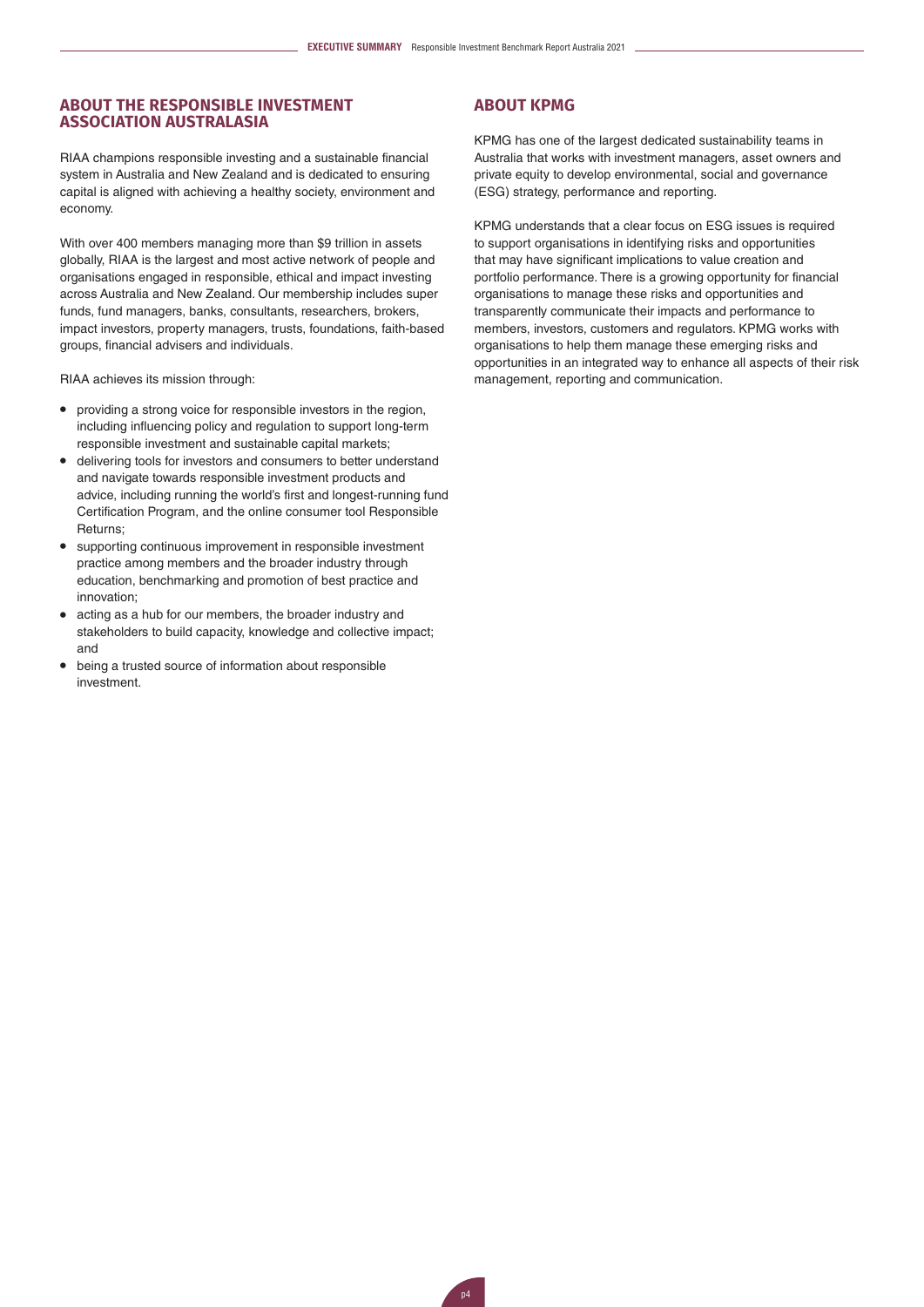# Executive summary

# **RESPONSIBLE INVESTMENT IN 2020**

This year's *Responsible Investment Benchmark Report* shows that the Australian responsible investment market continues to grow. Responsible Investment AUM increased by \$298 billion to \$1,281 billion in 2020, while the AUM managed by the remainder of the market decreased by \$234 billion to \$1,918 billion. While the majority of the investment market claims to be responsible (89%), funds with leading responsible investment practices (Responsible Investment Leaders) have increased substantially in volume of AUM, growing 30% in 2020. This inflow of capital has come while the remainder of the market has seen AUM value shrink by 11%. Capital has therefore shifted towards funds demonstrating leading responsible investment practices. The proportion of Responsible Investment AUM to Total Managed Funds in Australia was 40% at December 2020, compared to 31% in 2019.

The growth in the Australian responsible investment market, including the growth of Responsible Investment AUM as a proportion of Total Managed Funds, mirrors global trends (see the *Global Sustainable Investment Review 2020* that shows that sustainable investments have reached US\$35.3 trillion in assets under management, now equating to 36% of all professionally managed assets.<sup>[1](#page-4-0)</sup>)

The coverage of ESG integration has also extended significantly, signalling that more assets and more asset classes are covered by this approach than ever before (\$628 billion). The other two main responsible investment approaches (by AUM) used are negative screening (\$557 billion), and corporate engagement and shareholder action (\$471 billion).

Also growing is the number of investment managers engaged in responsible investment, which grew from 165 in 2019 to 198 in 2020.

The number of Responsible Investment Leaders increased from 44 in 2019 to 54 in 2020 and they now make up one-quarter of Australian investment managers; with six of Australia's top ten scoring Responsible Investment Leaders being headquartered offshore.

Some of the characteristics of Responsible Investment Leaders in 2020 include disclosing full portfolio holdings and targeting sustainability outcomes, as well as supporting social and environmental shareholder resolutions.

2020 saw some pleasing results in responsible investing across the board, with investment manager stewardship transparency increasing and delivering more value: The proportion of investment managers that report on both activities and outcomes from corporate engagement and shareholder action increased from 21% in 2019 to 31% in 2020. This, along with the increasing number of products being certified through RIAA's Certification Program (up 21% from 173 in December 2019 to 209 in December 2020), should begin to help address concerns about greenwashing in the industry.

Australian investment managers' exclusionary screening is catching up with consumer interest. Managers now screen a larger proportion of AUM (managed using negative screening) for exposures to fossil fuel producers (22%). This is followed by tobacco (19%), and weapons and firearms (14%).

As an ever-increasing proportion of Total Managed Funds adopt responsible investing approaches, RIAA anticipates that the performance of responsible investment funds and mainstream funds (measured as weighted average performance net of fees over 10 years) will ultimately converge. In 2020 responsible investment funds performed on par with, or better than, the market, even though overall fund performance was down largely due to the impact of COVID-19 on economies worldwide.

Just like the global industry, Australia's responsible investment industry is in transition. Expectations of sustainable investment are rapidly being reset, with an increasing emphasis on moving the industry towards leading standards of practice that contribute measurably to a more sustainable world.

The reality remains that, despite such significant sums of capital committed to responsible investment in Australia and internationally, we remain far from being on target to achieve Paris Agreement commitments. Much more capital needs to be deployed, at pace, if we are going to transition economies and communities to live within the safe limits of a warming world and deliver on the Sustainable Development Goals – each of which highlight the significant role that finance must play in creating a more sustainable world.

> Responsible Investment AUM **\$1,281 billion 40% of total market**

> > Responsible Investment Leader 2021

**27%** of Australian investment managers are Responsible Investment Leaders

<span id="page-4-0"></span>1 Global Sustainable Investment Alliance, *Global Sustainable Investment Review 2020*, GSIA, 2021, <<http://www.gsi-alliance.org/wp-content/uploads/2021/07/GSIR-2020.pdf>>.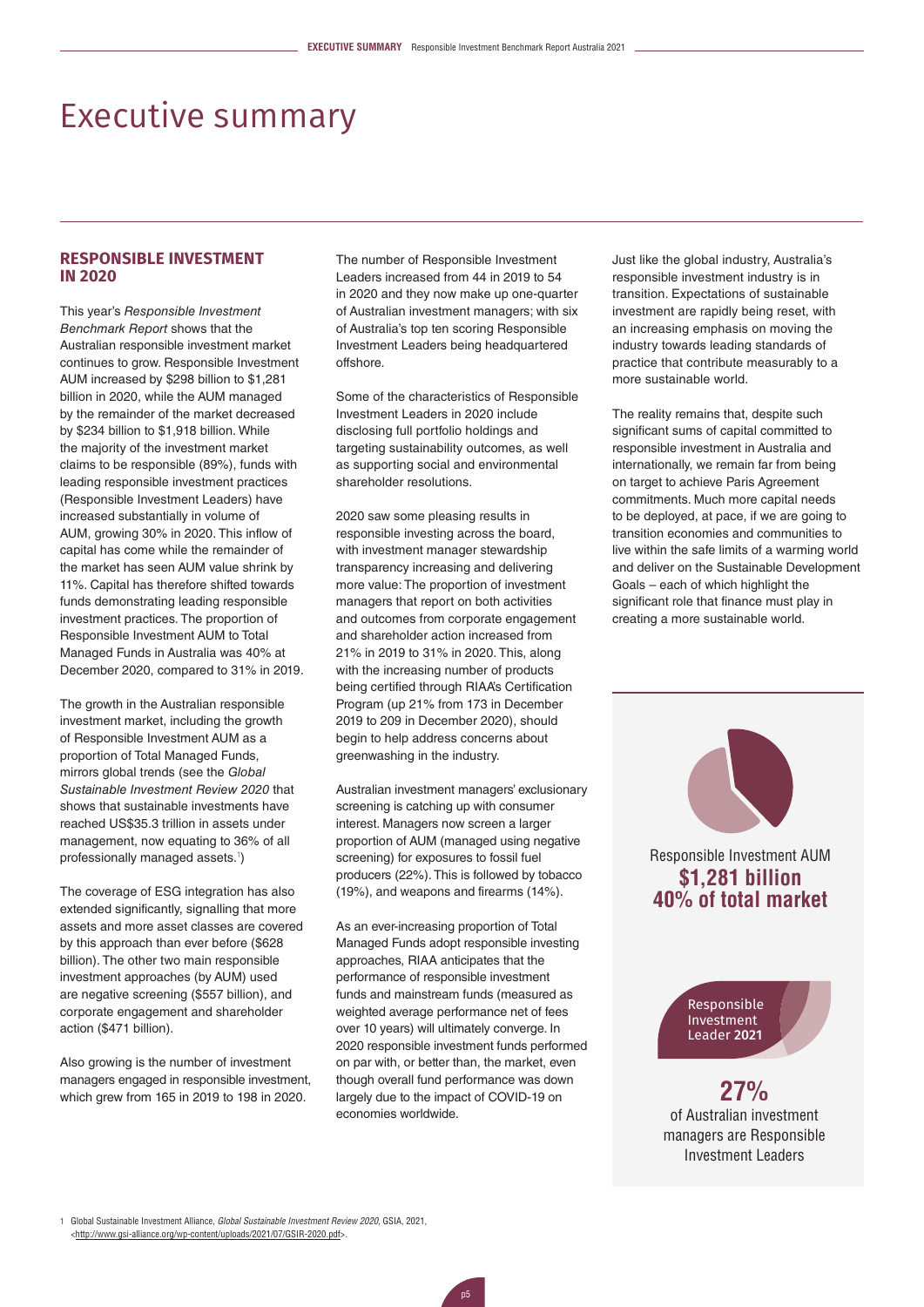# **KEY FINDINGS**

**Responsible Investment AUM increased by \$298 billion to \$1,281 billion in 2020, while the AUM managed by the remainder of the market decreased by \$234 billion to \$1,918 billion.** The proportion of Responsible Investment AUM to Total Managed Funds was 40% in 2020, up from 31% in 2019. AUM using leading responsible investment approaches grew at 15 times the rate of the entire investment market, which grew by 2%. 1

Responsible Investment AUM constitutes the value of the assets managed under at least one responsible investment approach by 2020 Responsible Investment Leaders.

**The proportion of Responsible Investment Leaders in the market remained at one-quarter of investment managers in 2020.** Their number increased to 54 in 2020, from 44 in 2019. Responsible Investment Leaders are investment managers that scored at least 15 out of 20 on RIAA's Responsible Investment Scorecard. 2

Responsible Investment Leaders demonstrate strong collaborative stewardship and consider ESG factors explicitly and systematically in the valuation of assets, construction of portfolios and allocation of capital. They are decidedly transparent, reporting publicly not just on their activities to improve environmental and social sustainability, but also the outcomes they achieve. Six of the top scoring ten Responsible Investment Leaders are headquartered outside of Australia.

**Responsible Investment Leaders are more apt at managing ESG risks in financial decisions and at being prudent stewards targeting impactful engagements and voting over all relevant ESG resolutions.** Responsible Investment Leaders and non-leaders demonstrate strong commitment to responsible investment; however, both groups falter when it comes to allocating capital to target sustainability outcomes. This signals that measurement and monitoring of outcomes will be the next challenge for all investment managers that are genuinely committed to responsible investment. 3

**FiGurE 2 Responsible Investment AUM compared to remainder of market in Australia 2018–2020 (\$ billions)**







**FiGurE 4 Average scores of Responsible Investment Leaders and non-leaders on RIAA's Responsible Investment Scorecard**

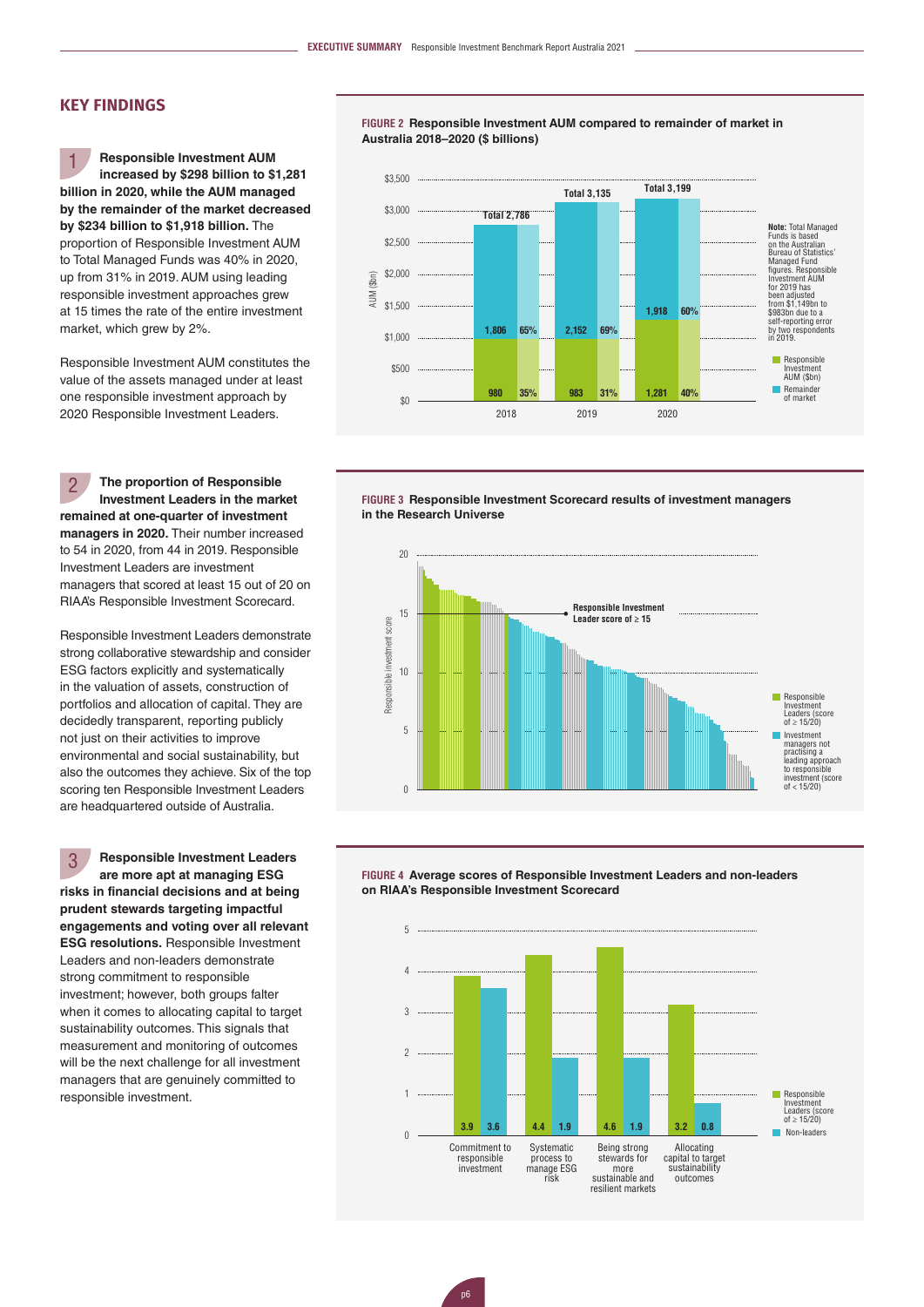**The top three responsible investment approaches (by AUM) are ESG integration; negative screening; and corporate engagement and shareholder action.** Impact investing saw the largest increase since 2019, increasing by 46%, followed by corporate engagement and shareholder action, which increased by 15%.  $\Delta$ 

The drop in positive screening is likely due to improved classification of this approach as ESG integration by investment managers.



**In 2020, 57% of investment managers have at least 85% of their AUM covered by an explicit and systematic approach to ESG integration, compared to just 41% in 2019.** 5

This shows that investment managers already committed to responsible investing have significantly extended the coverage of ESG integration, meaning that more assets and more asset classes are covered by this responsible investment approach than ever before.

**FiGurE 6 Change in the proportion of AUM covered by an explicit and systematic approach to ESG integration among investment managers in the Research Universe**



**Investment managers are improving accountabilities by**  6

**better evidencing their claims,** with 31% reporting on both activities *and* outcomes from corporate engagement and shareholder action (an increase from just 21% in 2019), and 41% reporting on activities *or* outcomes.

The improving accountability of investment managers through this kind of reporting should go some way to addressing increasing concerns about greenwashing in the industry.

**FiGurE 7 Reporting on activities and outcomes from corporate engagement and shareholder action in the Research Universe** 

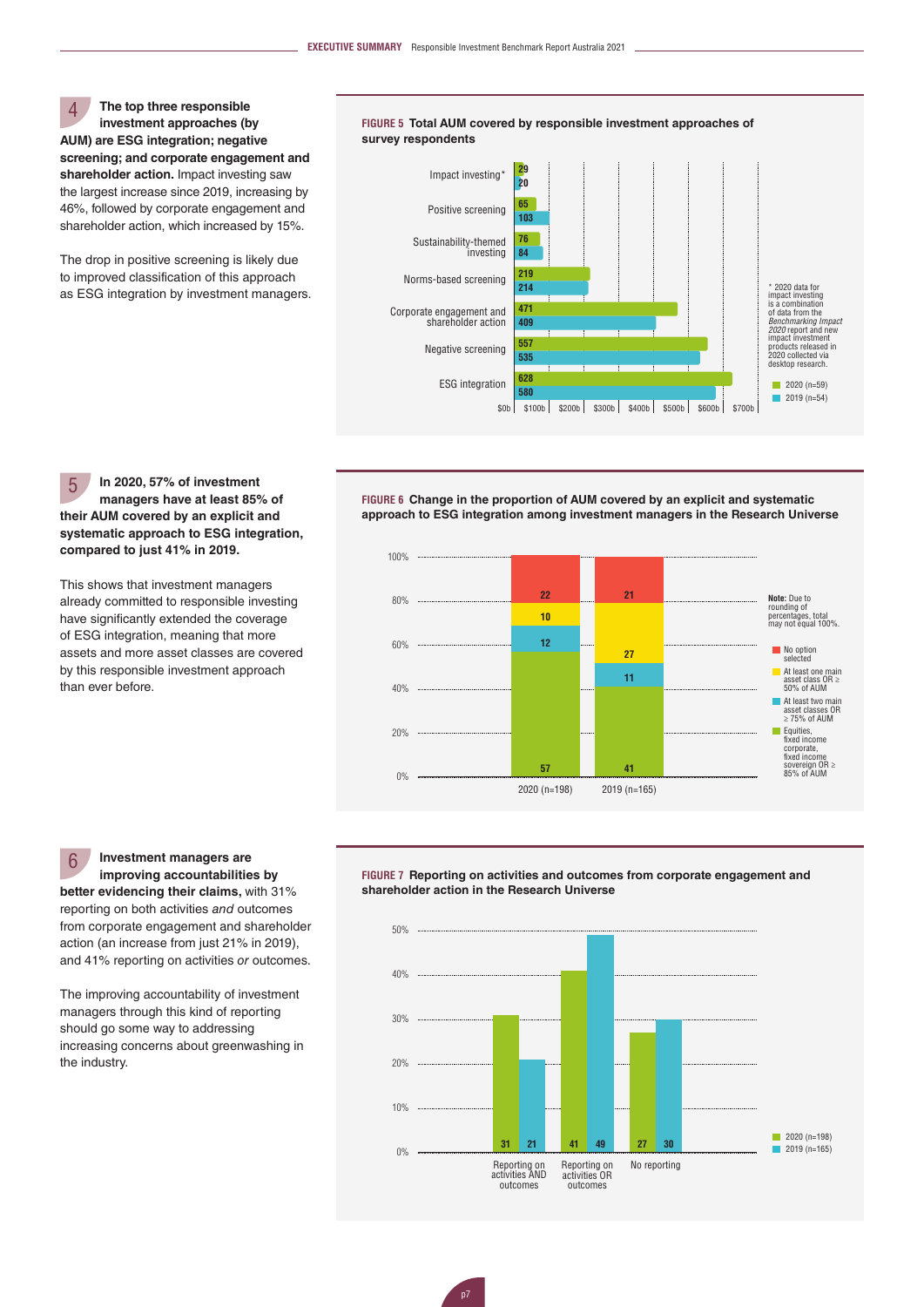Exclusion of the fossil fuel sector is front of mind for both the public and responsible investment managers. But **negative screening approaches and the expectations of investors do not always align.** For example, after fossil fuels, consumers seek products that screen for human rights and animal cruelty, while responsible investment managers exclude tobacco, and weapons and firearms. 7

**FiGurE 8 Exclusion categories of survey respondents (% AUM) compared to consumer searches for exclusions on RIAA's Responsible Returns online tool** 



#### **FiGurE 9 Sustainability-themed investments by theme (% AUM) in 2020 and 2019**

**For the 28 survey respondents that offer sustainability-themed investments, climate change was the most prominent sustainability theme, followed by natural capital, similar to 2019. Investment in health and medical was third in 2020, likely elevated by the COVID-19 pandemic.** 8

The climate change theme includes investments in renewable energy, energy efficiency, low carbon and climate change mitigation. Natural capital includes biodiversity conservation, healthy waterways and sustainable land and water management topics. Sustainability-themed investment in social impact dropped significantly compared to last year, while focus on the sustainable transport sector grew markedly.

#### **Responsible investments continue to make financial sense, despite the widespread impact of COVID-19 on economies worldwide.** 9

In 2020, the performance of all funds tumbled over the one-year timeframe compared to 2019 and to a lesser extent over the threeand five-year time horizons. Despite economic setbacks, responsible investment funds outperformed both the international share and multi-sector growth funds in 2020, performed on par with the Australia Fund Equity Large Blend, but underperformed compared to the S&P/ASX 300 over three and five years.

As an ever-increasing proportion of Total Managed Funds become managed to responsible investing approaches, RIAA expects the differential in fund performance to also become smaller.



**FiGurE 10 Performance of responsible investment funds and mainstream funds (average, net of fees over 10 years)** 

| <b>Multi-sector growth funds</b>                                   | 1 Year | 3 Years | 5 Years | 10 Years |
|--------------------------------------------------------------------|--------|---------|---------|----------|
| Responsible investment fund average - multi-sector growth funds'   | 7.2%   | 7.4%    | 7.9%    | 8.2%     |
| Morningstar category: Australia fund multi-sector growth**         | 2.9%   | 5.3%    | 6.4%    | 6.9%     |
| International share funds                                          | 1 Year | 3 Years | 5 Years | 10 Years |
| Responsible investment fund average - international share funds'   | 8.3%   | 11.0%   | 11.4%   | 10.1%    |
| Morningstar category: Equity World Large Blend**                   | 5.7%   | 9.5%    | 9.8%    | 11.7%    |
| <b>Australian share funds</b>                                      | 1 Year | 3 Years | 5 Years | 10 Years |
| Responsible investment fund average - Aus/NZ share funds'          | 1.7%   | 5.3%    | 7.4%    | 8.1%     |
| Morningstar category: Australia Fund Equity Australia Large Blend" | 1.7%   | 5.5%    | 7.5%    | 7.0%     |
| Responsible investment fund average - Aus/NZ share funds'          | 1.7%   | 5.3%    | 7.4%    | 8.1%     |
| S&P/ASX 300 total return                                           | 1.7%   | 6.9%    | 8.8%    | 7.8%     |

Average responsible investment fund outperformed (+1%)

Average responsible investment fund on-par with market (+/- 1%)

Average responsible investment fund underperformed (-1%)

**Note:** Average performance of responsible<br>investment funds was determined using the asset<br>weighted returns (net of fees) reported by survey<br>respondents over one-, three-, five- and ten-year<br>time horizons and compared to t

\* Data provided by survey respondents \*\* Data provided by Morningstar direct™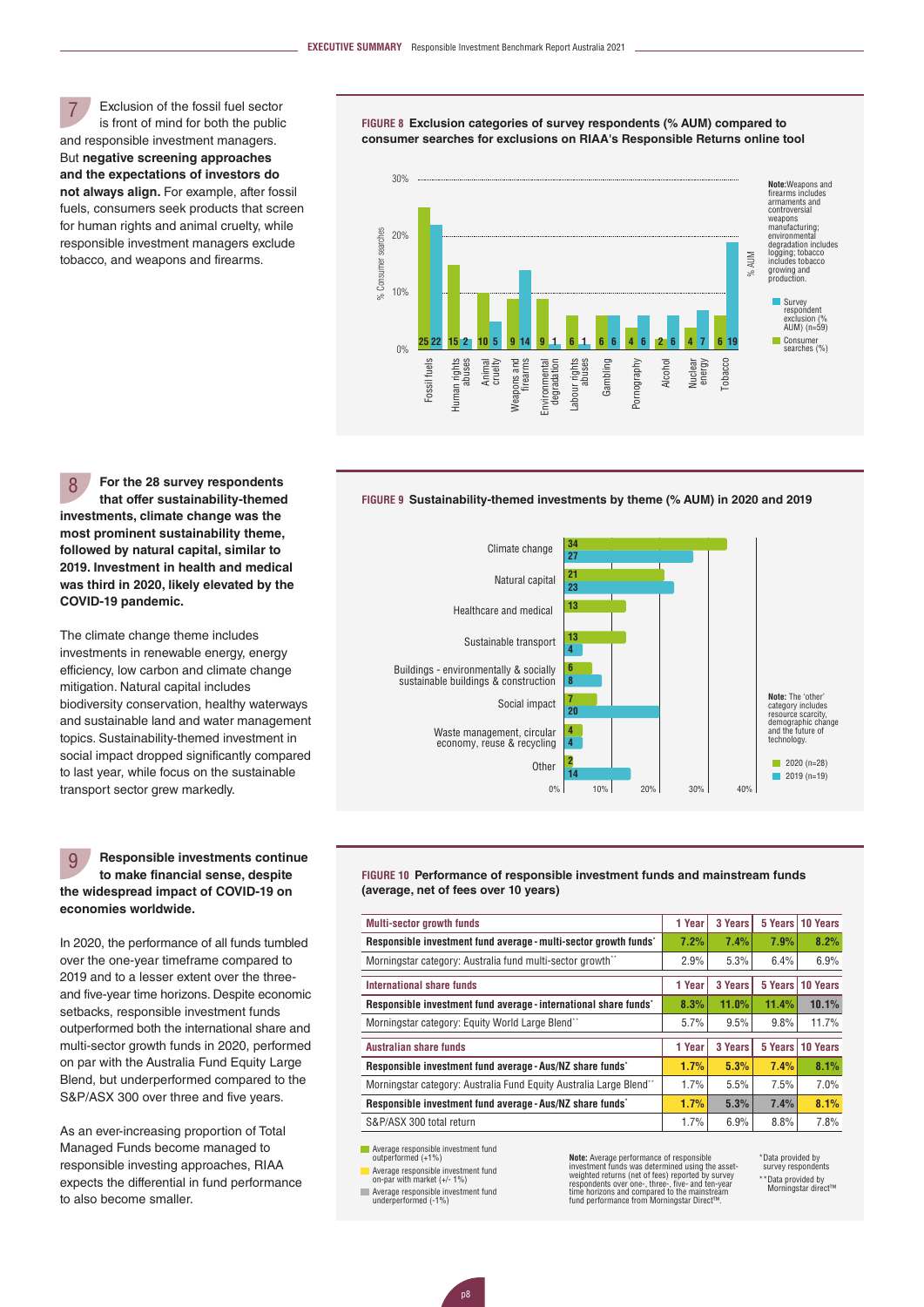# **Inherent Limitations**

KPMG's input into this report has been prepared at the request of the Responsible Investment Association Australasia (RIAA) in accordance with the terms of KPMG's engagement letter dated 18 February 2021 and as described in the *About this report* section. The services provided in connection with KPMG's engagement comprise an advisory engagement, which is not subject to assurance or other standards issued by the Australian Auditing and Assurance Standards Board and consequently no opinions or conclusions intended to convey assurance have been expressed.

The sources of the information provided are indicated in this report. KPMG has not sought to independently verify those sources. The information contained in this report has been prepared based on material gathered through a detailed industry survey and other sources (see Appendix 3: Methodology). The findings in this report are based on a qualitative study and the reported results reflect a perception of the respondents. No warranty of completeness, accuracy or reliability is given in relation to the statements and representations made by, and the information and documentation provided by, asset managers and owners consulted as part of the process.

The report is intended to provide an overview of the current state of the responsible investment industry, as defined by RIAA. The information in this report is general in nature and does not constitute financial advice, and is not intended to address the objectives, financial situation or needs of any particular individual or entity. Past performance does not guarantee future results, and no responsibility can be accepted for those who act on the contents of this report without obtaining specific advice from a financial or other professional adviser. As the report is provided for information purposes only, it does not constitute, nor should be regarded in any manner whatsoever, as advice intended to influence a person in making a decision, including, if applicable, in relation to any financial product or an interest in a financial product. Neither RIAA nor KPMG endorse or recommend any particular firm or fund manager to the public.

Neither KPMG nor RIAA are under any obligation in any circumstance to update this report, in either oral or written form, for events occurring after the report has been issued in final form.

The findings in this report have been formed on the above basis.

### **Third Party Reliance**

KPMG's input into this report is solely for the purpose set out in the *About this report* section and has been prepared for RIAA's information. It is not to be used for any other purpose without KPMG's prior written consent.

KPMG's input into this report has been prepared at the request of the RIAA in accordance with the terms of KPMG's engagement letter dated 18 February 2021. Other than KPMG's responsibility to RIAA, neither KPMG nor any member or employee of KPMG undertakes responsibility arising in any way from reliance placed by a third party on this report. Any reliance placed is that party's sole responsibility.

KPMG is an Australian partnership and a member firm of the KPMG global organisation of independent member firms affiliated with KPMG International Limited, a private English company limited by guarantee. All rights reserved. The KPMG name and logo are trademarks used under license by the independent member firms of the KPMG global organisation.

Liability limited by a scheme approved under Professional Standards Legislation.

# **Contact us**

### **RESPONSIBLE INVESTMENT ASSOCIATION AUSTRALASIA**

**Level 3, 478 George Street Sydney, NSW 2000 Australia**

**+61 3 7018 7653 [info@responsibleinvestment.org](mailto:info@responsibleinvestment.org)** [responsibleinvestment.org](http://www.responsibleinvestment.org)

© Responsible Investment Association Australasia, 2021

Creative Commons Attribution 4.0 Australia Licence: Where otherwise noted all material presented in this document is provided under a Creative Commons Attribution 4.0 Australia licence:<https://creativecommons.org/licenses/by/4.0>

Licence conditions are on the Creative Commons website as is the legal code for the CC BY 4.0 AU licence: <https://creativecommons.org/licenses/by/4.0/legalcode>

The suggested citation for this report is Banhalmi-Zakar, Z, Boele, N & Bayes, S 2021, *Responsible Investment Benchmark Report 2021 Australia*, Responsible Investment Association Australasia, Sydney.

> *PHOTO CREDITS* Cockatoo: MicroStockHub Housing: Peter Clarke courtesy of Nightingale Housing Inclusive workspace: SolStock Data: monsitj